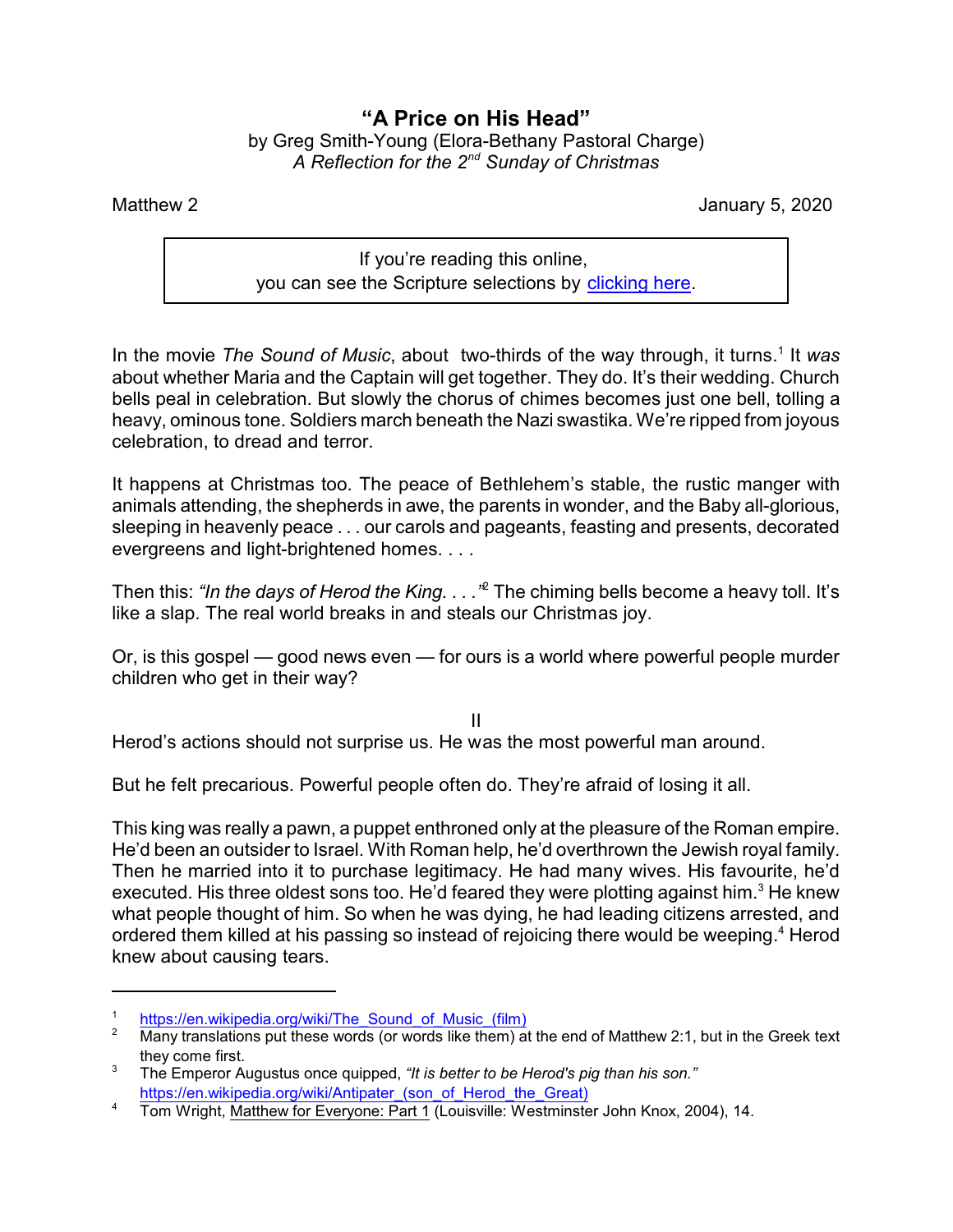So these foreign magi — scientists, philosophers, ambassadors — arrived in the royal city asking about a newborn "King of the Jews." Herod knew there was no such thing in his house.

They brought tribute: gold, frankincense and myrrh. We joke that maybe if they were "wise women," like those on your bulletin cover, their gifts would have been more practical. Probably not; this was not a baby shower. Anyone wise knew gold, frankincense and myrrh were tributes for a king. $^{\rm 5}$ 

Really, the magi carried political dynamite.

You heard how Herod reacted. Ours is a world where powerful people murder children who get in their way. Before Jesus had learned to walk or talk, he had a price on his head. $6$ 

III

Today . . .

- Ukraine: 430,000 children caught in that 5-year-old conflict.<sup>7</sup>
- Latin America: 2 million children at risk; that's why so many families head north.
- Western Africa: 700,000 face violence and starvation.
- Yemen: almost 370,000.
- Syria: 2.5 million child refugees.
- Afghanistan: 5 million children in danger.
- Myanmar: more than a million Rohyinga children forced from home.
- Canada: 1.3 million children are poor. $8$
- Canada: Half of Indigenous children are poor.
- Canada: The "Sixties Scoop" continued into the 1980s. The last residential school operated into the 90s. Indigenous children are still taken from homes and communities.
- The world: Climate chaos threatens all our children.<sup>9</sup>

Children are taken by powerful people. Children are impoverished by powerful people. Children are targeted by powerful people. Children are caged by powerful people. Children are displaced by powerful people. Children's futures are sacrificed by powerful people. Children are murdered by powerful people.

<sup>5</sup> Wright, 11.

<sup>6</sup> Ibid.

 $7$  These global statistics come from UNICEF Humanitarian Action for Children 2020 Overview (December 2019), pp. 6-7.<https://www.unicef.org/media/62606/file/HAC-2020-overview.pdf>

<sup>&</sup>lt;sup>8</sup> Canadians statistics are from the "Just the Facts" on Canada Without Poverty's website. <http://www.cwp-csp.ca/poverty/just-the-facts/>

<sup>9</sup> https://www.unicef.ca/en/climate-change-and-children-taking-action-save-lives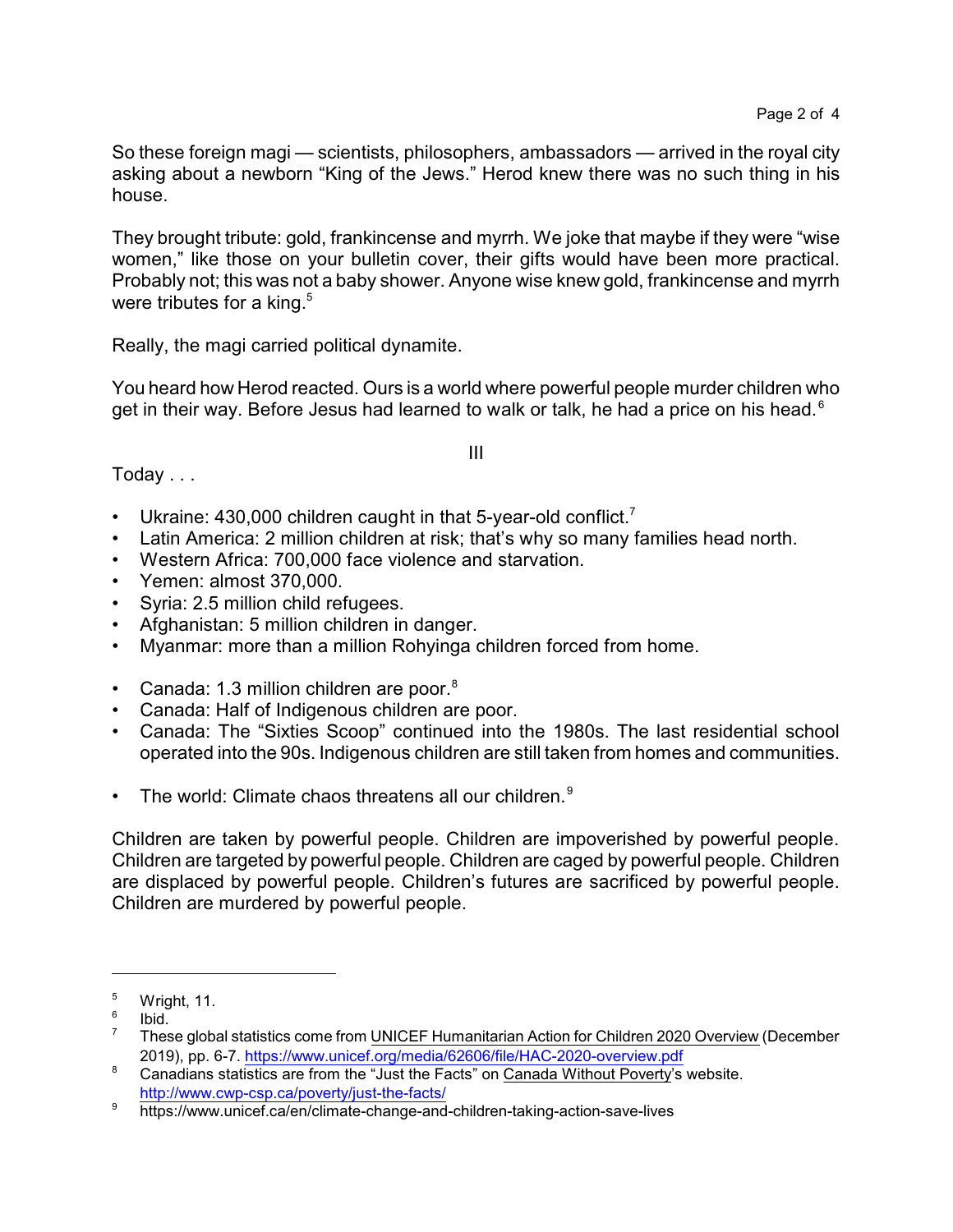Herods. But not just Herods. Remember, when Herod was troubled the whole city ordinary people like us — trembled with him. Ambition and pride, greed and fear can get hold of any of us. Powerful people.<sup>10</sup>

IV

As you listened to the Gospel readings this morning, you might have noticed how Matthew the writer slips in quotes from Israel's prophets about Bethlehem, and Egypt and Nazareth. The challenge for us is that Matthew assumed his readers would know their Bibles better than we do. His first readers did.

Each of these older Scriptures taps into a much deeper story of how God was at work. Matthew used them to show the new thing God was doing in Jesus.

Let's listen closely to the one about the mass murder in Bethlehem.<sup>11</sup> *A voice was heard in Ramah, weeping and much grieving. Rachel weeping for her children, and she did not want to be comforted, because they were no more.*

That's from Jeremiah, for whom this one line was in a much larger story.

God's beloved People, Israel, had suffered invasion, siege, defeat, plunder, massacre, violation and exile. Ramah was the city where their enemies assembled the exiles before marching them off.<sup>12</sup> Rachel is the classic mother, mourning and praying for her children. She is also the great mother of Israel, beloved of Jacob, grieving over all the generations of her lost children.<sup>13</sup> She is every mother (and father) in every generation, grieving and inconsolable, for ours is a world where powerful people murder children who get in the way. Rachel's cry is their cry. Is it our cry too?

God then says this to Rachel: $14$ 

*Keep your voice from crying and your eyes from weeping, because your endurance will be rewarded. They will return from the land of their enemy! There's hope for your future. Your children will return home!*

<sup>10</sup> Stanley Hauerwas writes, *"Herods must be resisted, but we must also not forget that the fear that possessed Herod's life is not absent from our own lives. 'All Jerusalem' was also frightened by the news of this child's birth.'"* Matthew (Grand Rapids: Brazos, 2006), p. 41.

 $11$  Jeremiah 31:15.

Jeremiah 40:1.

<sup>&</sup>lt;sup>13</sup> Walter Brueggemann, To Build, To Plant: A Commentary on Jeremiah 26-52, (Grand Rapids: Eerdmans, 1991), p. 64.

<sup>14</sup> Jeremiah 31:16-17.